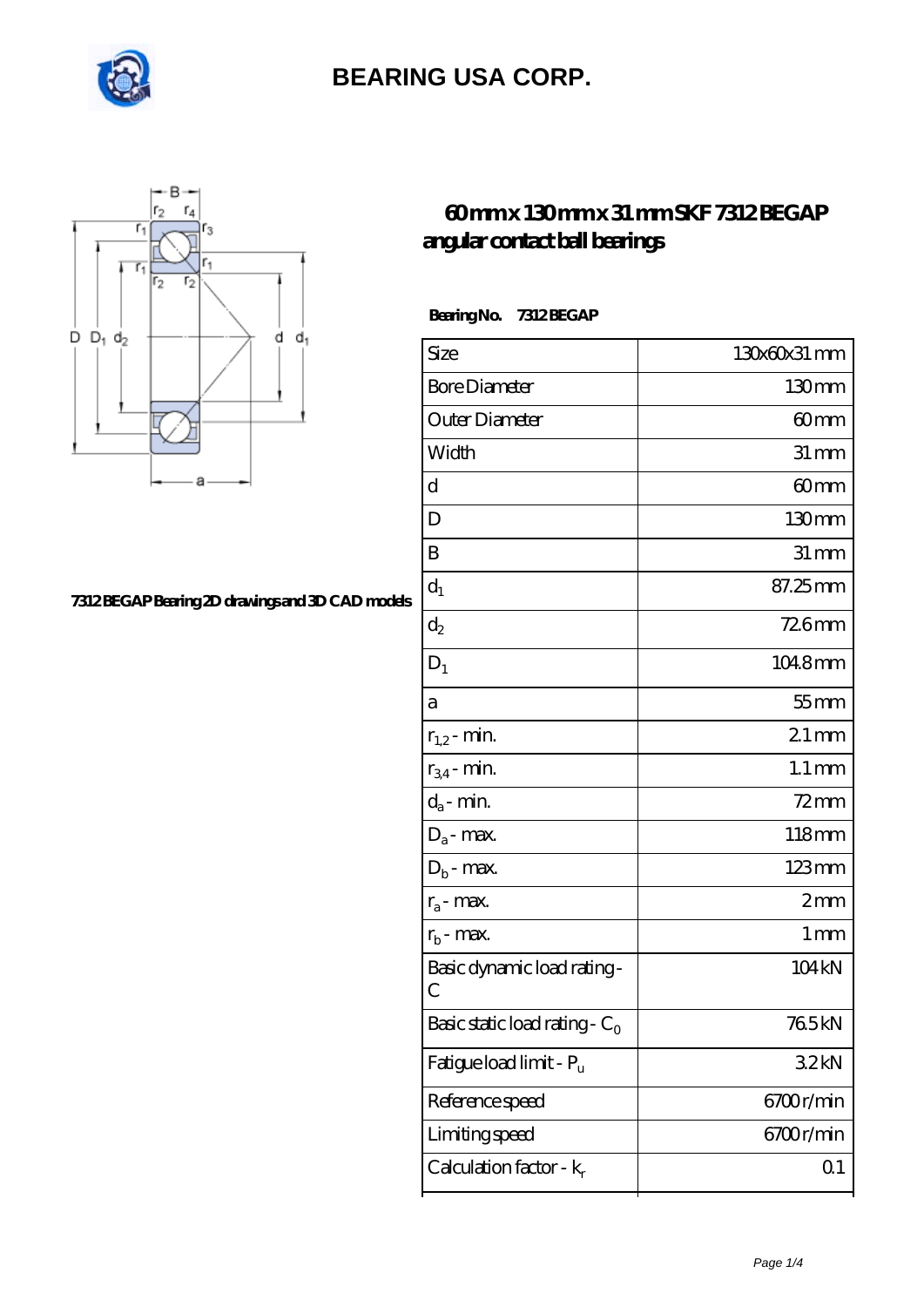

| Calculation factor - $k_a$         | 1.6                              |
|------------------------------------|----------------------------------|
| Calculation factor - e             | 1.14                             |
| Calculation factor - X             | 0.57                             |
| Calculation factor - $Y_0$         | 0.52                             |
| Calculation factor - $Y_1$         | 0.55                             |
| Calculation factor - $Y_2$         | 093                              |
| Calculation factor - X             | 035                              |
| Calculation factor - $Y_0$         | 026                              |
| Calculation factor - $Y_1$         |                                  |
| Calculation factor - $Y_2$         | 0.57                             |
| Category                           | Angular Contact Ball<br>Bearings |
| Inventory                          | 0 <sup>0</sup>                   |
| Manufacturer Name                  | <b>SKF</b>                       |
| Minimum Buy Quantity               | N/A                              |
| Weight / Kilogram                  | 1.71                             |
| Product Group                      | <b>BOO3O8</b>                    |
| Enclosure                          | Open                             |
| Flush Ground                       | Yes                              |
| Rolling Element                    | <b>Ball Bearing</b>              |
| Number of Rows of Balls            | Single Row                       |
| Precision Class                    | ABEC 3   ISO P6                  |
| Maximum Capacity / Filling<br>Slot | No                               |
| Snap Ring                          | No                               |
| Cage Material                      | Polymer                          |
| Contact Angle                      | 40Degree                         |
| <b>Internal Clearance</b>          | CO-Medium                        |
| Number of Bearings                 | 1 (Single)                       |
| Preload                            | Light                            |
| Mounting Arrangement               | Universal                        |
| Inch - Metric                      | Metric                           |
|                                    |                                  |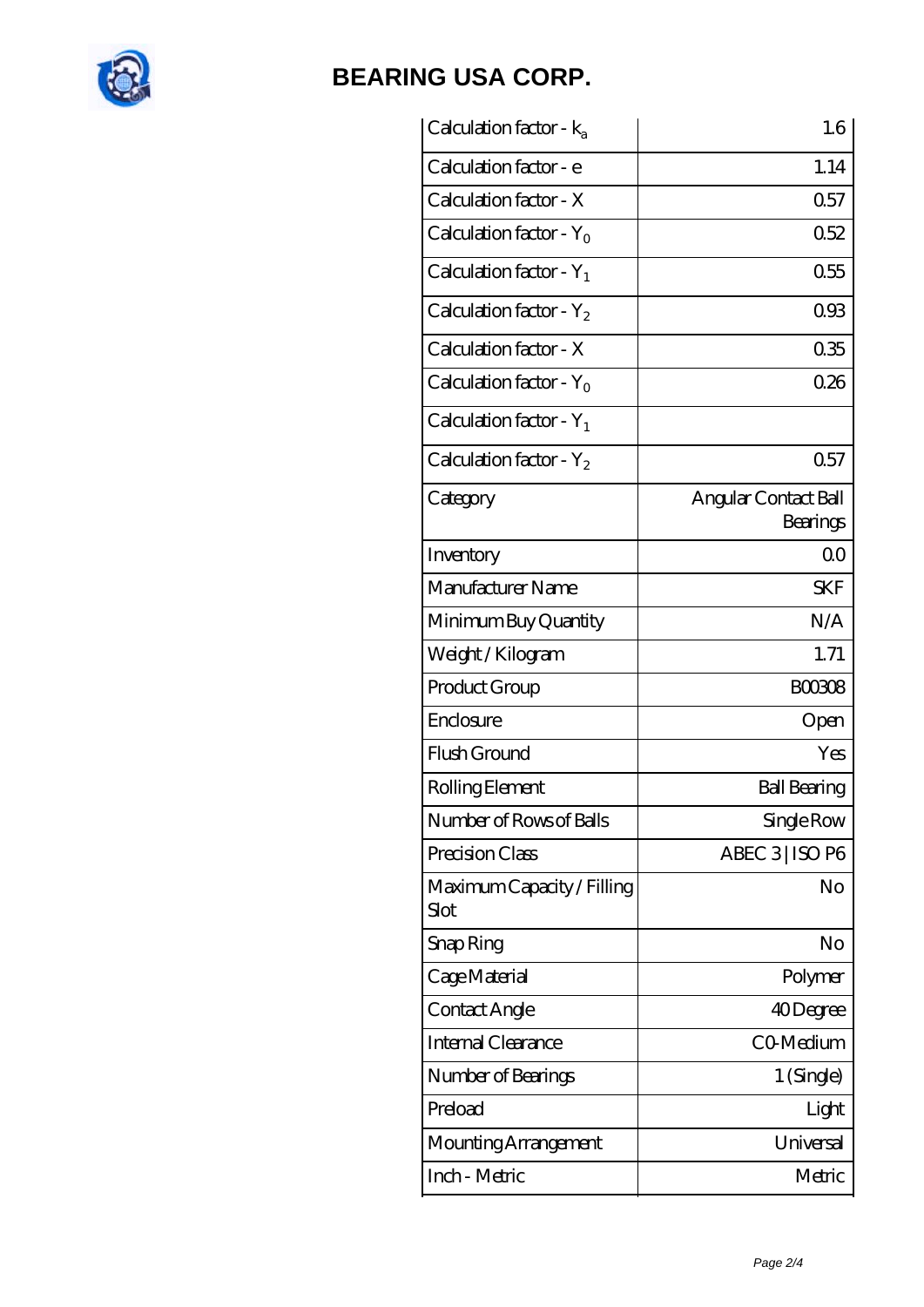

| Long Description                 | 60MM Bore; 130MM<br>Outside Diameter; 31MM<br>Width; Open; Yes Flush<br>Ground; Ball Bearing; Single<br>Row of Balls, ABEC 3   ISO<br>PG No Filling Slot; No Snap<br>Ring |
|----------------------------------|---------------------------------------------------------------------------------------------------------------------------------------------------------------------------|
| Category                         | Angular Contact Ball<br>Bearing                                                                                                                                           |
| <b>UNSPSC</b>                    | 31171531                                                                                                                                                                  |
| Harmonized Tariff Code           | 8482.105028                                                                                                                                                               |
| Noun                             | Bearing                                                                                                                                                                   |
| Keyword String                   | Angular Contact                                                                                                                                                           |
| Manufacturer URL                 | http://www.skf.com                                                                                                                                                        |
| Manufacturer Item Number         | 7312 BEGAP                                                                                                                                                                |
| Weight/LBS                       | 3766                                                                                                                                                                      |
| Width                            | $1.22$ Inch   31 Millimeter                                                                                                                                               |
| Outside Diameter                 | 5118Inch   130Millimeter                                                                                                                                                  |
| Bore                             | 2362Inch   60Millimeter                                                                                                                                                   |
| bore diameter:                   | 60mm                                                                                                                                                                      |
| radial static load capacity:     | 765kN                                                                                                                                                                     |
| outside diameter:                | 130mm                                                                                                                                                                     |
| cage material:                   | Nylon                                                                                                                                                                     |
| overall width:                   | $31 \,\mathrm{mm}$                                                                                                                                                        |
| outer ring width:                | $31 \, \text{mm}$                                                                                                                                                         |
| contact angle:                   | $40^{\circ}$                                                                                                                                                              |
| maximum rpm:                     | 6700RPM                                                                                                                                                                   |
| rowtype & fill slot:             | Single Row Non-Fill Slot                                                                                                                                                  |
| finish/coating                   | Uncoated                                                                                                                                                                  |
| internal clearance:              | CO                                                                                                                                                                        |
| precision rating                 | ABEC $3$ (ISO Class 6)                                                                                                                                                    |
| closure type:                    | Open                                                                                                                                                                      |
| fillet radius                    | 2mm                                                                                                                                                                       |
| radial dynamic load<br>capacity: | 104 <sub>kN</sub>                                                                                                                                                         |